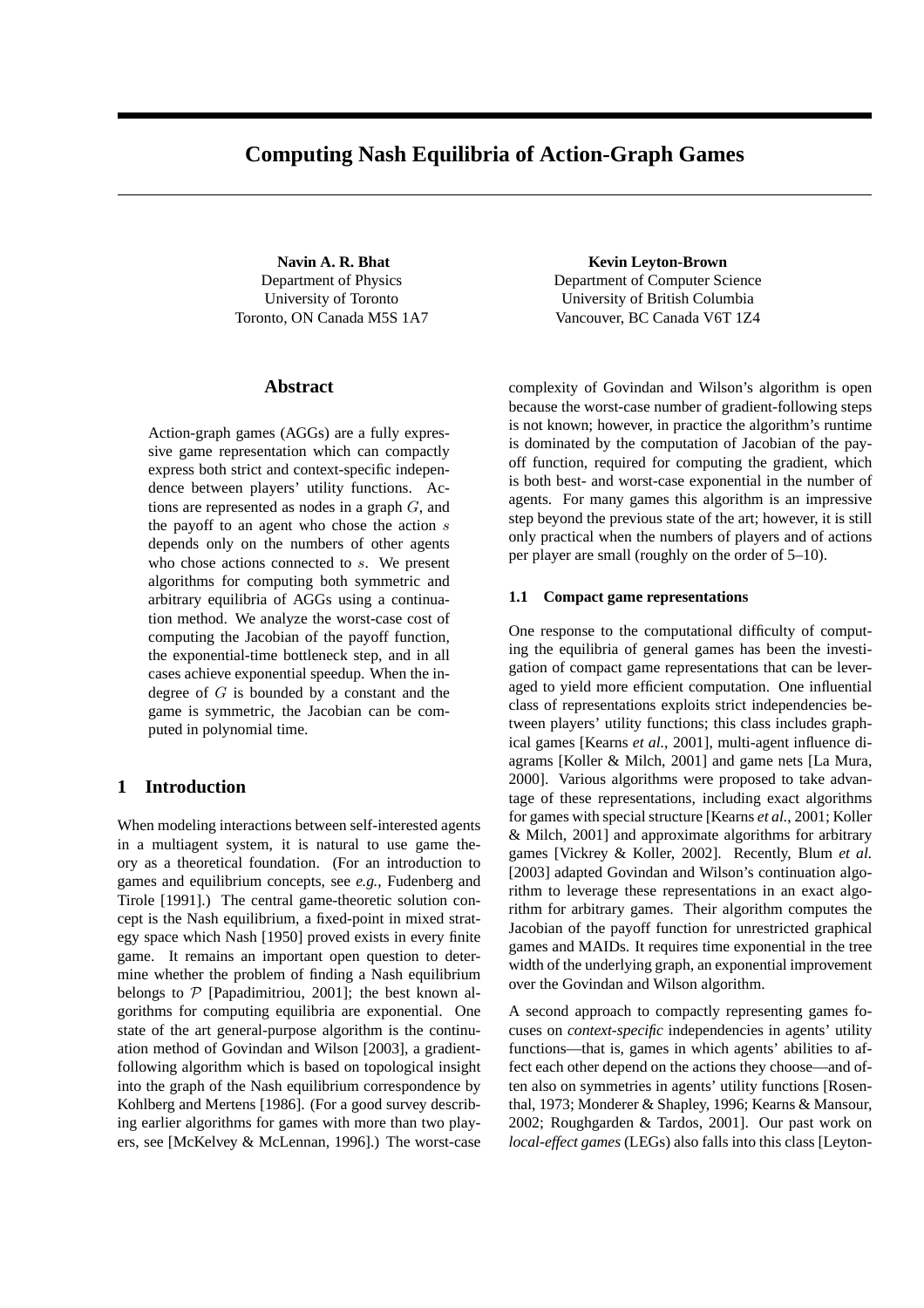Brown & Tennenholtz, 2003]. LEGs are similar in spirit to action-graph games (AGGs), the game representation we introduce here. They have the same graphical representation, with actions corresponding to nodes, and edges indicating context-specific utility dependencies between actions. However, LEGs involve a series of assumptions: that utility independence between actions is always bidirectional; that all agents share the same action sets; and that utility decomposes into a sum of local effects from individual actions. Thus, LEGs cannot represent arbitrary games. Intuitively, AGGs can be understood as unrestricted LEGs.

### **2 Technical background**

#### **2.1 Action-graph games**

An action-graph game (AGG) is a tuple  $\langle N, \mathbf{S}, \nu, u \rangle$ . Let  $N \equiv \{1, \ldots, n\}$  denote the set of agents in the game. Each agent *i* has the set of action choices  $S_i$ , so the set of pure action profiles is

$$
\mathbf{S} \equiv \prod_{i \in N} S_i \tag{1}
$$

where  $\prod$  is the Cartesian product. Although the actions available to different agents may be distinct, agents may also have action choices in common. Let

$$
S \equiv \bigcup_{i \in N} S_i \tag{2}
$$

denote the set of distinct action choices in the game. Let  $\Delta$  denote the set of possible distributions of agents over actions, where a distribution is a *number* of agents who chose each action. For a given distribution  $D \in \Delta$ , denote by  $D(s)$  the number of agents who chose action s.  $D : S \mapsto$  $\mathbb{N}^{|S|}$  is a function mapping from a pure strategy profile **s** to an agent distribution D.

Let  $G$  be the action graph: a graph having one node for every action  $s \in S$ . The neighbor relation is given by  $\nu$ :  $S \mapsto 2^S$ . Let there be a directed edge from s' to s in G iff  $s' \in \nu(s)$ . Note that  $s \in \nu(s)$  is possible. The utility function

$$
u: S \times \Delta \mapsto \mathbb{R} \tag{3}
$$

maps from an action choice s and a distribution of agents  $D$  to a payoff. Observe that all agents have the same utility function. The utility function has the property that given any action  $s$  and any pair of distributions  $D$  and  $D'$ ,

$$
[\forall s' \in \nu(s), \ D(s') = D'(s')] \Rightarrow u(s, D) = u(s, D').
$$
\n(4)

In other words, for every  $i$  and  $j$  agent  $i$ 's utility is independent of agent  $j$ 's action choice conditional on agent  $j$  choosing an action which is not in the neighborhood of agent  $i$ 's action choice. This is the sense in which AGGs express context-specific independencies in utility functions. Beyond this condition, there are no restrictions on the function  $u$ . In some cases it will be notationally simpler for us to write  $u(\mathbf{s})$  as a shorthand for  $u(s_i, \mathcal{D}(\mathbf{s}))$ .

### **2.2 Examples**

Any arbitrary game can be encoded as an AGG as follows. Create a unique node  $s_i$  for each action available to each agent i. Thus  $\forall s \in S$ ,  $D(s) \in \{0, 1\}$ , and  $\forall$ 1,  $\sum_{s \in S_i} D(s)$  must equal 1. The distribution simply indicates each agent's action choice, and the representation is no more or less compact than the normal form.

**Example 1** *Figure 1 shows an arbitrary 3-player, 3-action game encoded as an AGG. As always, nodes represent actions and directed edges represent membership in a node's neighborhood. The dotted boxes represent the players' action sets: player 1 has actions 1, 2 and 3; etc. Observe that there is always an edge between pairs of nodes belonging to different action sets, and that there is never an edge between nodes in the same action set.*

In a graphical game [Kearns *et al.*, 2001] nodes denote agents and there is an edge connecting each agent  $i$  to each other agent whose actions can affect  $i$ 's utility. Each agent then has a payoff matrix representing his local game with neighboring agents; this representation is more compact than normal form whenever the graph is not a clique. Graphical games can be represented as AGGs by replacing each node  $i$  in the graphical game by a distinct cluster of nodes  $S_i$  representing the action set of agent i. If the graphical game has an edge from  $i$  to  $j$ , create edges so that  $\forall s_i \in S_i, \forall s_j \in S_j, s_i \in \nu(s_j)$ . The AGG and graphical game representations are equally compact. In Corollary 1 below we show that our general method for computing the payoff Jacobian for AGGs is as efficient as the method specialized to graphical games due to Blum *et al.* [2003].

**Example 2** *Figure 2 shows the AGG representation of a graphical game having three nodes and two edges between them (i.e., player 1 and player 3 do not directly affect each others' payoffs). The AGG may appear more complex than the graphical game; in fact, this is only because players' actions are made explicit.*

The AGG representation becomes even more compact when agents have actions in common, with utility functions depending only on the *number* of agents taking these actions rather than on the *identities* of the agents.

**Example 3** *The action graph in Figure 3 represents a setting in which* n *ice cream vendors must choose one of four*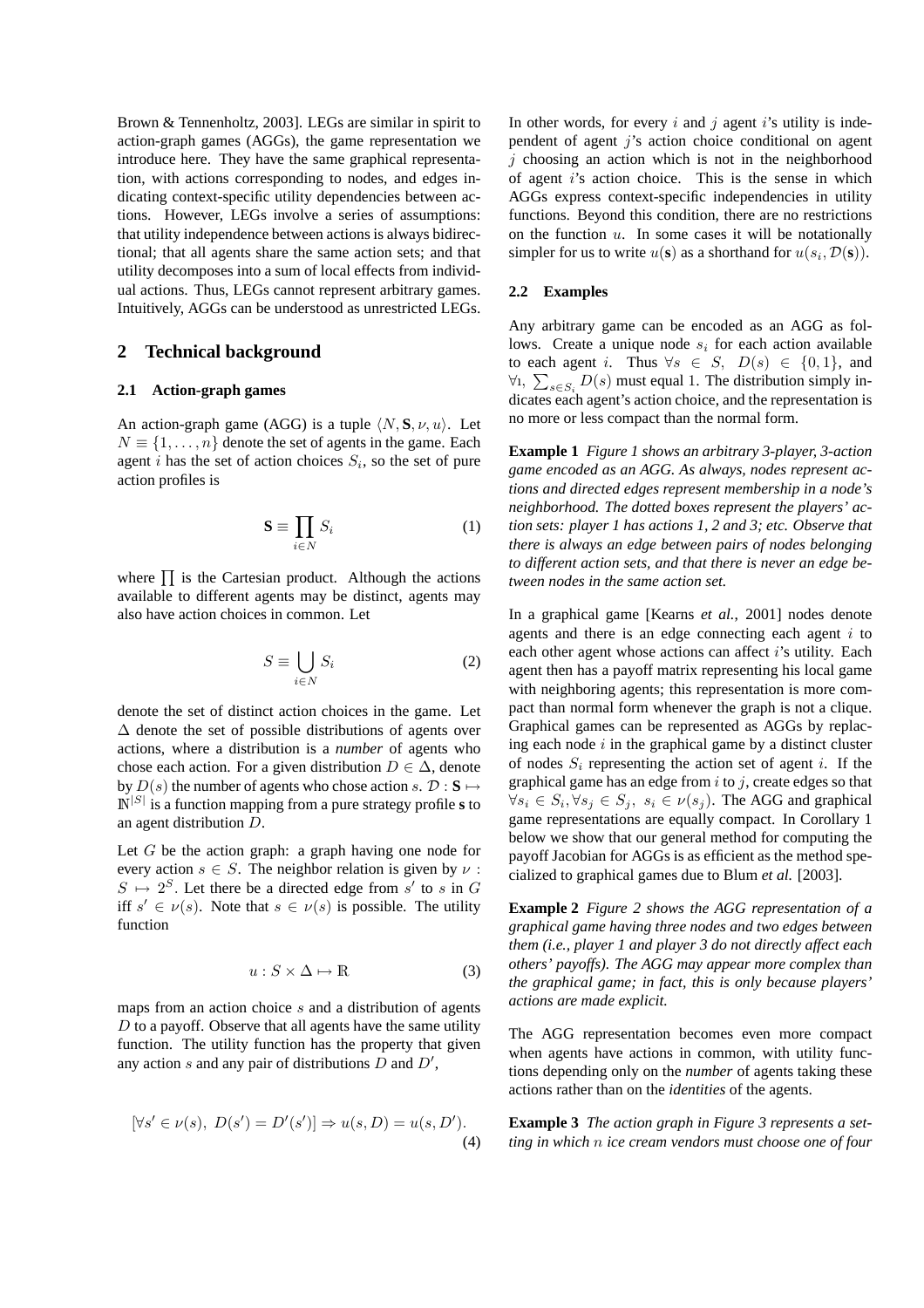

Figure 1: AGG representation of an arbitrary 3-player, 3-action game



Figure 2: AGG representation of a 3-player, 3-action graphical game

*locations along a beach. Vendors are of two kinds, chocolate and vanilla. Chocolate (vanilla) vendors are negatively affected by the presence of other chocolate (vanilla) vendors in the same or neighboring locations, and are simultaneously positively affected by the presence of nearby vanilla (chocolate) vendors. Note that this game exhibits context-specific independence without any strict independence, and that the graph structure is independent of* n*.*

Other examples of compact AGGs that cannot be compactly represented as graphical games include: location games, role formation games, traffic routing games, product placement games and party affiliation games.

### **2.3 Notation**

Let  $\varphi(X)$  denote the set of all probability distributions over a set  $X$ . Define the set of mixed strategies for  $i$  as

$$
\Sigma_i \equiv \varphi(S_i),\tag{5}
$$

and the set of all mixed strategy profiles as

$$
\Sigma \equiv \prod_{i \in N} \Sigma_i. \tag{6}
$$

We denote an element of  $\Sigma_i$  by  $\sigma_i$ , an element of  $\Sigma$  by  $\sigma$ , and the probability that player i plays action s by  $\sigma_i(s)$ .

Next, we give notation for applying some of the concepts defined in Section 2.1 to situations where one or more agents are omitted. By  $\Delta_{-\{i,i'\}}$  we denote the set of possible distributions of agents other than  $i$  and  $i'$ , and by  $D_{-\{i,i'\}}$  we denote an element of  $\Delta_{-\{i,i'\}}$ . Analogously, we define  $N_{-\{i,i'\}}, S_{-\{i,i'\}}, \Sigma_{-\{i,i'\}}$  and  $\sigma_{-\{i,i'\}}$ . As a shorthand for the subscript  $-\{i, i'\}$ , which we will need frequently in the remainder of the paper, we use an overbar, yielding  $\overline{\Delta}, \overline{D}, \overline{N}, \overline{S}, \overline{S}$  and  $\overline{\sigma}$ . When only one agent is omitted, we write *e.g.*  $\Delta_{-i}$ . Finally, we overload our notation, denoting by  $\mathcal{D}(s_i,s'_i,\overline{D})$  the distribution that results



Figure 3: AGG representation of the ice cream vendor game

when the actions of i and i' are added to  $\overline{D}$ .

Define the expected utility to agent  $i$  for playing pure strategy s, given that all other agents play the mixed strategy profile  $\sigma_{-i}$ , as

$$
V_s^i(\sigma_{-i}) \equiv \sum_{\mathbf{s}_{-i} \in \mathbf{S}_{-i}} u(s, \mathbf{s}_{-i}) \Pr(\mathbf{s}_{-i} | \sigma_{-i}). \tag{7}
$$

The set of i's pure strategy best responses to a mixed strategy profile  $\sigma_{-i}$  is arg max<sub>s</sub>  $V_s^i(\sigma_{-i})$ , and hence the full set of *i*'s pure and mixed strategy best responses to  $\sigma_{-i}$  is

$$
BR_i(\sigma_{-i}) \equiv \varphi(\arg\max_s V_s^i(\sigma_{-i})).
$$
 (8)

A strategy profile  $\sigma$  is a Nash equilibrium iff

$$
\forall i \in N, \ \sigma_i \in BR_i(\sigma_{-i}).\tag{9}
$$

Finally, we describe the projection of a distribution of agents onto a smaller action space. Intuitively we construct a graph from the point of view of an agent who took a particular action, expressing his indifference between actions that do not affect his chosen action. For every action  $s \in S$ define a reduced graph  $G^{(s)}$  by including only the nodes  $\nu(s)$  and a new node denoted  $\emptyset$ . The only edges included in  $G^{(s)}$  are the directed edges from each of the nodes  $\nu(s)$ to the node s. The projected distribution  $D^{(s)}$  is defined over the nodes of  $G^{(s)}$  as

$$
D^{(s)}(s') \equiv \begin{cases} D(s') & s' \in \nu(s) \\ \sum_{s'' \notin \nu(s)} D(s'') & s' = \emptyset \end{cases} . \tag{10}
$$

In the analogous way, we define  $S^{(s)}$ ,  $S^{(s)}$ ,  $\Sigma^{(s)}$  and  $\sigma^{(s)}$ .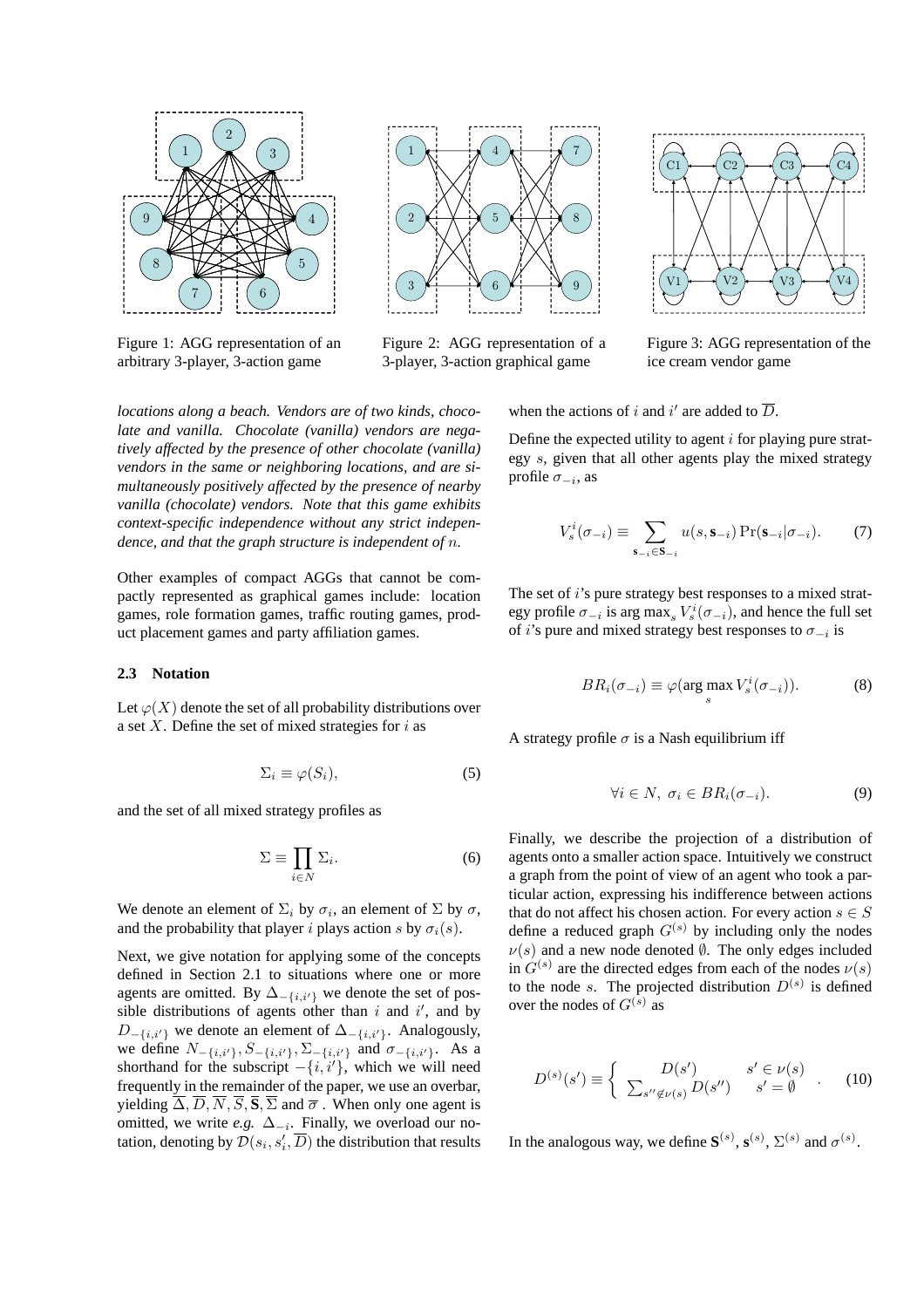#### **2.4 Continuation Methods**

Continuation methods are a technique for solving certain systems of equations when the solution to a perturbed system is known. Given a game of interest with payoff function  $u(s_i, \mathbf{s}_{-i})$ , one constructs a continuum of games  $\Gamma_{\lambda}$ with payoff functions  $u_{\lambda}$  parameterized by a single parameter  $\lambda$ , such that  $\lambda = 0$  yields the game of interest  $\Gamma_0$ , and  $\lambda = 1$  yields a game  $\Gamma_1$  having a known solution. Then beginning with the known solution, the continuation method traces the solution as  $\lambda$  is decreased to zero, at which point the desired solution is obtained. A good introduction to continuation methods is given in Blum *et al.* [2003]; we follow their treatment here. A more detailed explanation of the method can be found in Govindan and Wilson [2003].

Nash equilibria are fixed points of a mapping that improves a player's utility by changing his strategy. This mapping yields a system of equations to which continuation methods can be applied. The expected utility of agent  $i$  is

$$
E[u(s_i, \mathbf{s}_{-i})] = \sum_{s_i \in S_i} \sigma_i(s_i) V_{s_i}^i(\sigma_{-i}), \qquad (11)
$$

where we recall that  $V_{s_i}^i(\sigma_{-i})$  from Equation (7) is the expected payoff to agent i when he plays pure strategy  $s_i$  and other agents play mixed strategy profile  $\sigma_{-i}$ . Consider the following strategy-improvement mapping for all agents:

$$
\sigma' = R(\sigma + V(\sigma)).\tag{12}
$$

Here we introduce the retraction operator  $R : \mathbb{R}^m \mapsto \Sigma$ . The retraction operator takes a vector of dimension  $m \equiv$  $_{i\in N}$  |S<sub>i</sub>|, and normalizes it by mapping it to the nearest point in  $\Sigma$  in Euclidean distance. Mapping from  $\sigma$  to  $\sigma'$  in Equation (12) corresponds to increasing the probabilities of playing strategies that have better payoffs, while lowering the probabilities of playing strategies that have worse payoffs. Its fixed points  $\sigma' = \sigma$ , where no further (local) improvement can be achieved for any agent, are the Nash equilibria. Rather than searching in  $\Sigma$ , Govindan and Wilson found it computationally expedient to search in the unnormalized space  $\mathbb{R}^m$  for a w such that  $\sigma = R(w)$ ; then the equilibrium is given by  $\sigma = R(w)$  such that w satisfies

$$
R(w) = w + R(V(R(w))).
$$
 (13)

The perturbed system can now be introduced: replace V with  $V + \lambda b$ , where b is a bonus to each agent depending on his identity and action choice, but independent of the actions of the other agents. If for each given agent i,  $b_{s_i}^i$  is sufficiently large for one particular action  $s_i$  and zero for all others, then there will be a unique Nash equilibrium where each agent  $i$  plays the pure strategy  $s_i$ . We then have the system of equations  $F(w, \lambda) = 0$ , where

$$
F(w, \lambda) = w - R(w) - (V(R(w)) + \lambda b). \tag{14}
$$

For  $\lambda = 1$ , w is known; we then wish to decrease  $\lambda$  to zero while maintaining  $F(w, \lambda) = 0$ . This requires that  $dF = 0$  along the path. Pairs  $(w, \lambda)$  satisfying this condition then map out a graph of the correspondence  $w(\lambda)$ . which is with probability one over all choices of the bonus a one-manifold without boundary. Thus

$$
dF(w,\lambda) = \begin{bmatrix} \nabla_w F & \frac{\partial F}{\partial \lambda} \end{bmatrix} \begin{bmatrix} dw \\ d\lambda \end{bmatrix} = 0 \quad (15)
$$

A nontrivial solution requires that  $\left[ \nabla_{w} F \quad \frac{\partial F}{\partial \lambda} \right]$ ¤ be singular, and its null space defines the direction that is followed by the graph of the correspondence  $w(\lambda)$ . Using Equation (14) we obtain

$$
\nabla_w F = I - (I + \nabla V)\nabla R \tag{16}
$$

where I is the  $m \times m$  identity matrix. Computing the Jacobian of  $F$  is dominated by the Jacobian of  $V$ . The derivatives can be taken analytically; elements of the Jacobian for which  $i = i'$  vanish, and we obtain for the  $i \neq i'$  elements of the Jacobian of  $V$ ,

$$
\frac{\partial V_{s_i}^i(\sigma_{-i})}{\partial \sigma_{i'}(s_{i'})} \equiv \nabla V_{s_i, s_{i'}}^{i,i'}(\overline{\sigma})
$$
\n(17)

$$
= \sum_{\overline{\mathbf{s}} \in \overline{\mathbf{S}}} u\left(s_i, \mathcal{D}(s_i, s_{i'}, \overline{\mathbf{s}})\right) Pr(\overline{\mathbf{s}} | \overline{\sigma}) \qquad (18)
$$

and

$$
Pr(\bar{\mathbf{s}}|\overline{\sigma}) = \prod_{j \in \overline{N}} \overline{\sigma}_j(\bar{\mathbf{s}}_j).
$$
 (19)

(Recall that whenever we use an overbar in our notation, it is equivalent to the subscript  $-{i, i'}.$  For example,  $\bar{\mathbf{s}} \equiv$ **s**−{i,i<sup>i</sup>}.) Equation (18) shows that the  $\nabla V_{s_i,s_{i'}}^{i,i'}(\overline{\sigma})$  element of the Jacobian can be interpreted as the expected utility of agent *i* when she takes action  $s_i$ , agent *i'* takes action  $s_{i'}$ , and all other agents use mixed strategies according to  $\overline{\sigma}$ .

The size of the set  $\overline{S}$  is exponential in *n*, but since the sum must visit each member of the set, both best- and worstcase scenario computation of the right-hand side of Equation (18) is exponential in the number of agents. In the sections that follow, we describe algorithms for the efficient computation of this expression.

### **2.5 Other applications of the payoff Jacobian**

Efficient computation of the payoff Jacobian is important for more than this continuation method. For example, the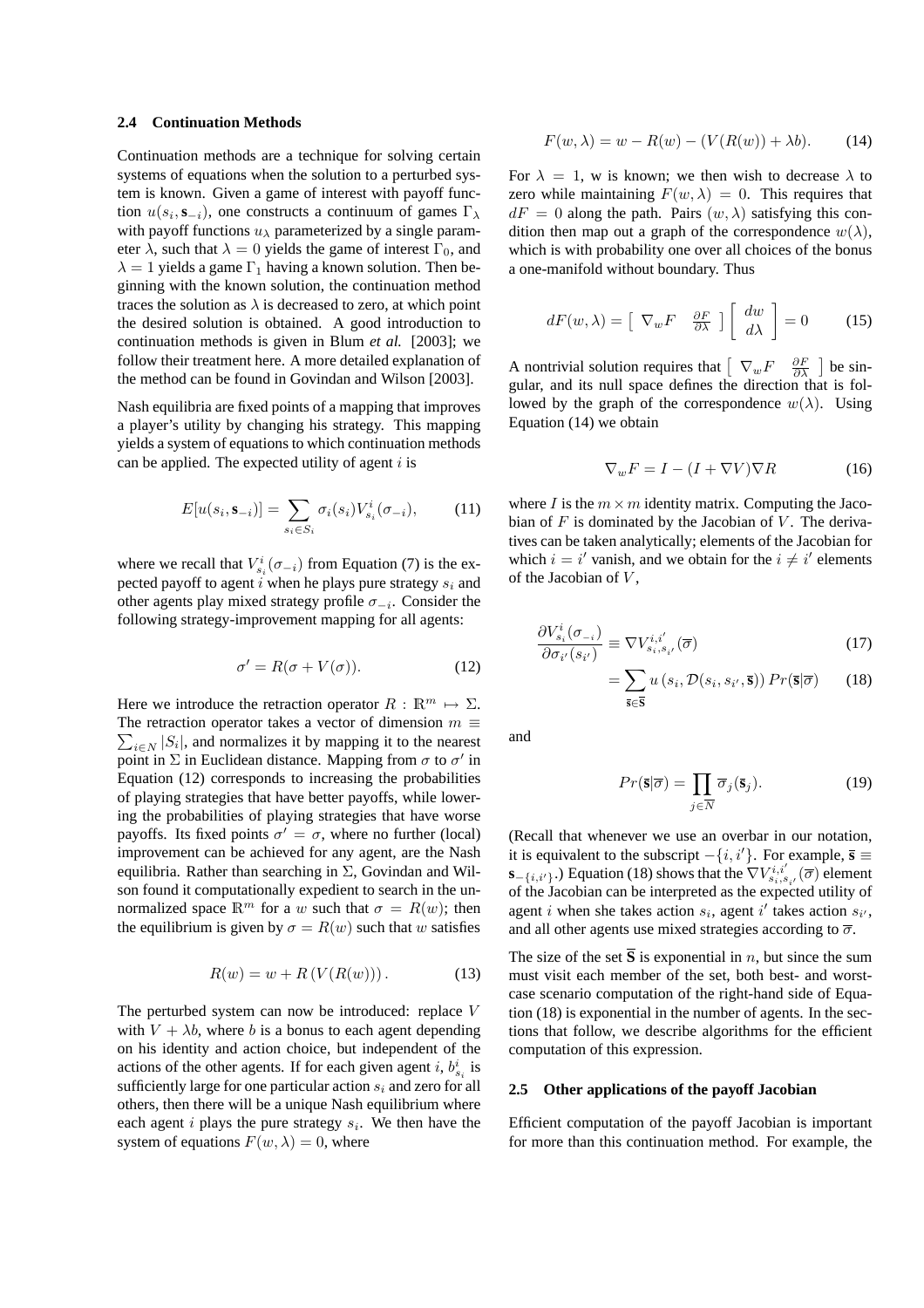iterated polymatrix approximation (IPA) method of Govindan and Wilson [2004] has the same problem at its core. At each step the IPA method constructs a polymatrix game that is a linearization of the current game with respect to the mixed strategy profile, the Lemke-Howson algorithm is used to solve this game, and the result updates the mixed strategy profile used in the next iteration. Though theoretically it offers no convergence guarantee, IPA is typically much faster than the continuation method; often it is used to give the continuation method a quick start. Another application of the payoff Jacobian is in multiagent reinforcement learning algorithms that perform policy search.

# **3 Computing the Jacobian**

Whenever  $\exists s_i, \exists s'$  such that  $s' \notin \nu(s_i)$ , there exist distributions of agents that are equivalent from the point of view of agent *i*. Furthermore, whenever  $\exists i, \exists j \neq i, S_i \bigcap S_j \neq \emptyset$ , there exist pure action profiles that are equivalent from the point of view of agents who choose certain actions. That is, when some action  $s$  is available to multiple agents, agents care only about the *number* of agents who choose s and not their identities. We express the first kind of indifference by projecting the action graph; the second is expressed through partitioning the pure action profiles into distributions of agent numbers. Each provides computational benefits. It will be seen below that partitioning amounts to dynamic programming, *i.e.* pushing in of sums that analytically accounts for symmetry in the problem. For arbitrary equilibria, the speedup due to projection is exponential as long as the maximum indegree of the graph  $G$  is less than the number of nodes in G. This speedup typically overwhelms the gain due to partitioning in non-symmetric equilibria; however, for the important case of symmetric action space (*i.e.*  $\forall i, S_i = S$ ), partitioning guarantees computation of the Jacobian in polynomial time. In Section 3.1 we consider equilibria of arbitrary action-graph games; in Section 3.2 we analyze symmetric equilibria.

#### **3.1 Arbitrary equilibria**

Given arbitrary action set **S**, the Jacobian can be expressed compactly through projection at the level of the pure action profiles (recall the definition of projection in Equation (10)). Projecting onto action  $s_i$ , we rewrite the Jacobian given in Equations (18) and (19) as

$$
\nabla V_{s_i, s_{i'}}^{i, i'}(\overline{\sigma})
$$
\n
$$
= \sum_{\overline{\mathbf{s}}^{(s_i)} \in \overline{\mathbf{S}}^{(s_i)}} u\left(s_i, \mathcal{D}(s_i, s_{i'}^{(s_i)}, \overline{\mathbf{s}}^{(s_i)})\right) Pr\left(\overline{\mathbf{s}}^{(s_i)} | \overline{\sigma}^{(s_i)}\right)
$$
\n(20)

$$
Pr\left(\overline{\mathbf{s}}^{(s_i)}|\overline{\sigma}^{(s_i)}\right) = \prod_{j \in \overline{N}} \overline{\sigma}_j^{(s_i)}(\overline{\mathbf{s}}_j^{(s_i)}).
$$
 (21)

To reflect the indifference between pure action profiles giving rise to the same distribution, we define an equivalence relation that partitions **S**:

$$
\overline{\mathbf{s}} \sim \overline{\mathbf{s}}' \text{ iff } \mathcal{D}(\overline{\mathbf{s}}) = \mathcal{D}(\overline{\mathbf{s}}'). \tag{22}
$$

Then denote by  $S(\overline{D})$  the equivalence class containing all **s** such that  $\mathcal{D}(\bar{\mathbf{s}}) = \overline{D}$ . The analogous partitioning can be done in the projected space, yielding *e.g.*  $\mathcal{S}(\overline{D}^{(s_i)})$ .

To exploit this indifference, we rewrite the elements of the Jacobian in Equations (20) and (21) in terms of the projected distribution  $\overline{D}^{(s_i)}$  rather than the projected pure action profile  $\bar{\mathbf{s}}^{(s_i)}$ , obtaining

$$
\nabla V_{s_i, s_{i'}}^{i, i'}(\overline{\sigma}) = \sum_{\overline{D}^{(s_i)} \in \overline{\Delta}^{(s_i)}} u\left(s_i, \mathcal{D}\left(s_i, s_{i'}, \overline{D}^{(s_i)}\right)\right) \Pr\left(\overline{D}^{(s_i)} | \overline{\sigma}^{(s_i)}\right)
$$
\n(23)

where

$$
Pr\left(\overline{D}^{(s_i)}|\overline{\sigma}^{(s_i)}\right) = \sum_{\overline{\mathbf{s}}^{(s_i)} \in \mathcal{S}\left(\overline{D}^{(s_i)}\right)} Pr\left(\overline{\mathbf{s}}^{(s_i)}|\overline{\sigma}^{(s_i)}\right).
$$
\n(24)

Given the value  $Pr(\bar{\mathbf{s}}^{(s_i)} | \bar{\sigma}^{(s_i)})$  for some  $\bar{\mathbf{s}}^{(s_i)}$ , dynamic programming can be used to compute the result for another "adjacent" value  $\bar{\mathbf{s}}^{(s_i)}$  in constant time. We introduce the permutation operation  $(j \leftrightarrow j')$ , such that  $\bar{\mathbf{s}}^{(s_i)}$  is the pure strategy profile obtained from  $\bar{\mathbf{s}}^{(s_i)}$  by switching the actions of agents j and j'. Thus  $\bar{\mathbf{s}}^{(s_i)} = \bar{\mathbf{s}}_{(j \leftrightarrow j')}^{(s_i)}$ . Then we have that

$$
Pr\left(\overline{\mathbf{s}}_{(j\leftrightarrow j')}^{(s_i)}|\overline{\sigma}^{(s_i)}\right) = \frac{\overline{\sigma}_{j'}^{(s_i)}\left(\overline{\mathbf{s}}_{j}^{(s_i)}\right)\overline{\sigma}_{j}^{(s_i)}\left(\overline{\mathbf{s}}_{j'}^{(s_i)}\right)}{\overline{\sigma}_{j}^{(s_i)}\left(\overline{\mathbf{s}}_{j'}^{(s_i)}\right)\overline{\sigma}_{j'}^{(s_i)}\left(\overline{\mathbf{s}}_{j'}^{(s_i)}\right)} Pr\left(\overline{\mathbf{s}}^{(s_i)}|\overline{\sigma}^{(s_i)}\right). (25)
$$

We note that some elements of the Jacobian are identical:

$$
\forall s \notin \nu(s_i), s' \notin \nu(s_i), \nabla V_{s_i,s'}^{i,i'}(\overline{\sigma}) = \nabla V_{s_i,s}^{i,i'}(\overline{\sigma}). \quad (26)
$$

Intuitively, Equation (26) expresses context-specific independence: the property that if agent  $i'$  takes an action outside the neighborhood of the action taken by i, then i is

where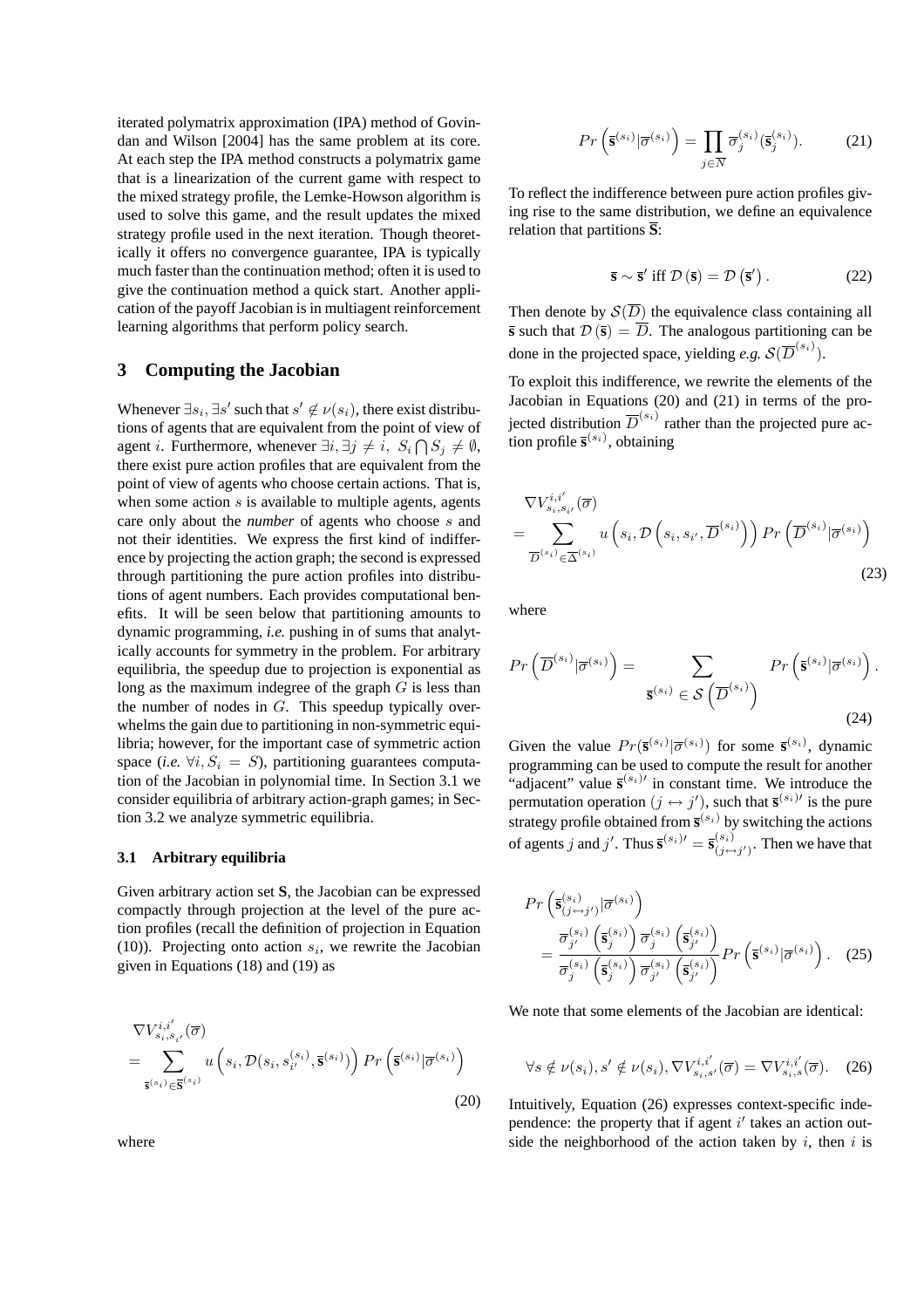indifferent to which particular action was taken by  $i'$ . It amounts to projecting the Jacobian. Given that the Jacobian has  $O(m^2)$  entries, and given Equation (26), we have that the Jacobian has  $O(n^2|S|(\mathcal{I}+1))$  independent entries.

**Theorem 1** *Computation of the Jacobian for arbitrary action-graph games using Equations* (23) *and* (24) *takes* ¡ ¢ *time that is*  $O((\mathcal{I} + 1)^{\overline{n}} poly(\overline{n}) poly(|S|)).$ 

**Proof.** Computing elements of the Jacobian using Equations (23) and (24) involves computing the right hand side tions (23) and (24) involves computing the right hand side<br>of Equation (21) for each  $\bar{s}^{(s_i)} \in S(\overline{D}^{(s_i)})$ , for each  $\overline{D}^{(s_i)} \in \overline{\Delta}^{(s_i)}$ . Since this is just a partitioning of the space  $\overline{\mathbf{S}}^{(s_i)}$ , it amounts to a sum over all elements of the set  $\overline{\mathbf{S}}^{(s_i)}$ . This is the same number of elements as in the sum for the Jacobian in Equations (20) and (21). Depending on their specific action sets, each agent has the choice of some subset of the at most  $\mathcal{I} + 1$  actions in the projected graph  $G^{(s_i)}$ , and these choices are independent. Thus  $\overline{S}^{(s_i)}$  has  $O((\mathcal{I} + 1)^{\overline{n}})$  elements. Using Equation (26), we have that the Jacobian has  $O(n^2|S|(\mathcal{I}+1))$  independent elements. Then computation of the full Jacobian takes time that is  $O((\mathcal{I} + 1)^{\overline{n}} poly(\overline{n}) poly(|S|)).$ 

**Corollary 1** *For a graphical game encoded as an AGG, if* f *is the maximum family size and*  $\alpha$  *is the maximum num*ber of actions available to each agent, the Jacobian can be *computed in time that is*  $O(poly(\alpha^{f})poly(\overline{n})poly(|S|)).$ 

**Proof.** Graphical games can be written as AGGs following the procedure given in Section 2.2. Define the family of agent i,  $f a m(i)$ , to be the set of all agents j such that  $\exists s_i \in S_i, \exists s_j \in S_j, s_j \in \nu(s_i)$ . Compute the Jacobian using the method of Equations (20) and (21). The key to the complexity of computing the Jacobian is the size of the set  $\overline{\mathbf{S}}^{(s_i)}$ . For all elements of  $\overline{\mathbf{S}}^{(s_i)}$ , all agents  $j \notin fam(i)$  take action  $\emptyset$ . Each agent in  $f a m(i)$  has at most  $\alpha$  available actions in the projected graph  $G^{(s_i)}$ . Since there are at most  $f$  such agents, and since all agents choose independently, therefore  $\left| \overline{\mathbf{S}}^{(s_i)} \right| = O(\alpha^f)$ . Then the full Jacobian can be computed in time that is O ¡  $poly(\alpha^f)poly(\overline{n})poly(|S|)$ ¢ . This result is consistent with that of Blum *et al.* [2003], in which the graphical game representation is leveraged to speed up computation of the payoff Jacobian. We note that for strict independence there is a result for AGGs similar to Equation (26) indicating that further elements of the Jacobian are equal; also, the domain of the product in equation (21) can be reduced. These provide further (polynomial) speedup. We omit these results here for reasons of space but note that the full exponential speedup described in [Blum *et al.*, 2003] is already obtained by projecting the action graph.

We note that for an arbitrary action-graph game, it may not

be convenient to list the elements of each class  $\mathcal{S}\left(\overline{D}^{(s_i)}\right);$  $\overline{a}$ ´ in such a case the Jacobian should be computed using Equations (20) and (21). However, many games have structure that allows convenient iteration over members of these classes, and for such games the method of Equations (23) and (24) provide a constant speedup in computation of the Jacobian. In the method of Equations (20) and (21), the utility function is evaluated  $O((\mathcal{I} + 1)^{\overline{n}})$  times, whereas using Equations (23) and (24) it is evaluated once for each  $\overline{D}^{(s_i)} \in \overline{\Delta}^{(s_i)}$ . Consider the operation of extending all agents' action sets via  $\forall i, S_i \rightarrow S$ . Then  $|\overline{\Delta}^{(s_i)}|$  is bounded from above by  $\left| \overline{\Delta}^{(s_i)} \right|_{\forall i, S_i \to S}$ . This bound is the number of (ordered) combinatorial compositions of  $\overline{n}$  into  $|\overline{S}^{(s_i)}|$  $\frac{1}{2}$   $\frac{1}{2}$   $\frac{1}{2}$ nonnegative integers (see *e.g.* [Nijenhuis & Wilf, 1975]).

$$
\left| \overline{\Delta}^{(s_i)} \right|_{\forall i, S_i \to S} = {\overline{n} + \left| \overline{S}^{(s_i)} \right| - 1 \choose \left| \overline{S}^{(s_i)} \right| - 1}. \tag{27}
$$

This expression is a polynomial in  $\overline{n}$  with degree  $\left| \overline{S}^{(s_i)} \right|$  -1, and it follows that

$$
\left| \overline{\Delta}^{(s_i)} \right|_{\forall i, S_i \to S} = \Theta \left( \overline{n}^{\left| \overline{S}^{(s_i)} \right| - 1} \right). \tag{28}
$$

Thus  $\max_{s_i}$  $\left| \overline{\Delta}^{(s_i)} \right| = O(\overline{n}^{\mathcal{I}})$ . So whereas computing the Jacobian using Equations (20) and (21) requires evaluating the utility function  $O((\mathcal{I} + 1)^{\overline{n}})$  times, using Equations (23) and (24) require evaluating the utility function  $O(\overline{n}^{\mathcal{I}})$ times. Since  $Pr(\bar{\mathbf{s}}^{(s_i)} | \bar{\sigma}^{(s_i)})$  is computed an exponential number of times in both cases, the overall speedup is by a constant factor.

In some games, utility functions depend linearly on the number of agents taking each action. This is true, *e.g.* for local-effect games [Leyton-Brown & Tennenholtz, 2003], where the utility function is defined as

$$
u(s_i, D) = \sum_{a \in S} f_{s_i, a} (D(a)).
$$
 (29)

Further dynamic programming is possible in this setting. Given the value of the utility function for one  $\overline{D}^{(s_i)}$ , it can be evaluated for another  $\overline{D}_{(a)}^{(s_i)}$  $\binom{s_i}{(a\rightarrow a')}$  in constant time using

$$
u\left(s_i, \overline{D}_{(a \to a')}^{(s_i)}\right) = u\left(s_i, \overline{D}^{(s_i)}\right)
$$
  
+ 
$$
\left(f_{s_i, a}\left(\overline{D}_{(a \to a')}^{(s_i)}(a)\right) - f_{s_i, a}\left(\overline{D}^{(s_i)}(a)\right)\right)
$$
  
+ 
$$
\left(f_{s_i, a}\left(\overline{D}_{(a \to a')}^{(s_i)}(a')\right) - f_{s_i, a}\left(\overline{D}^{(s_i)}(a')\right)\right).
$$
 (30)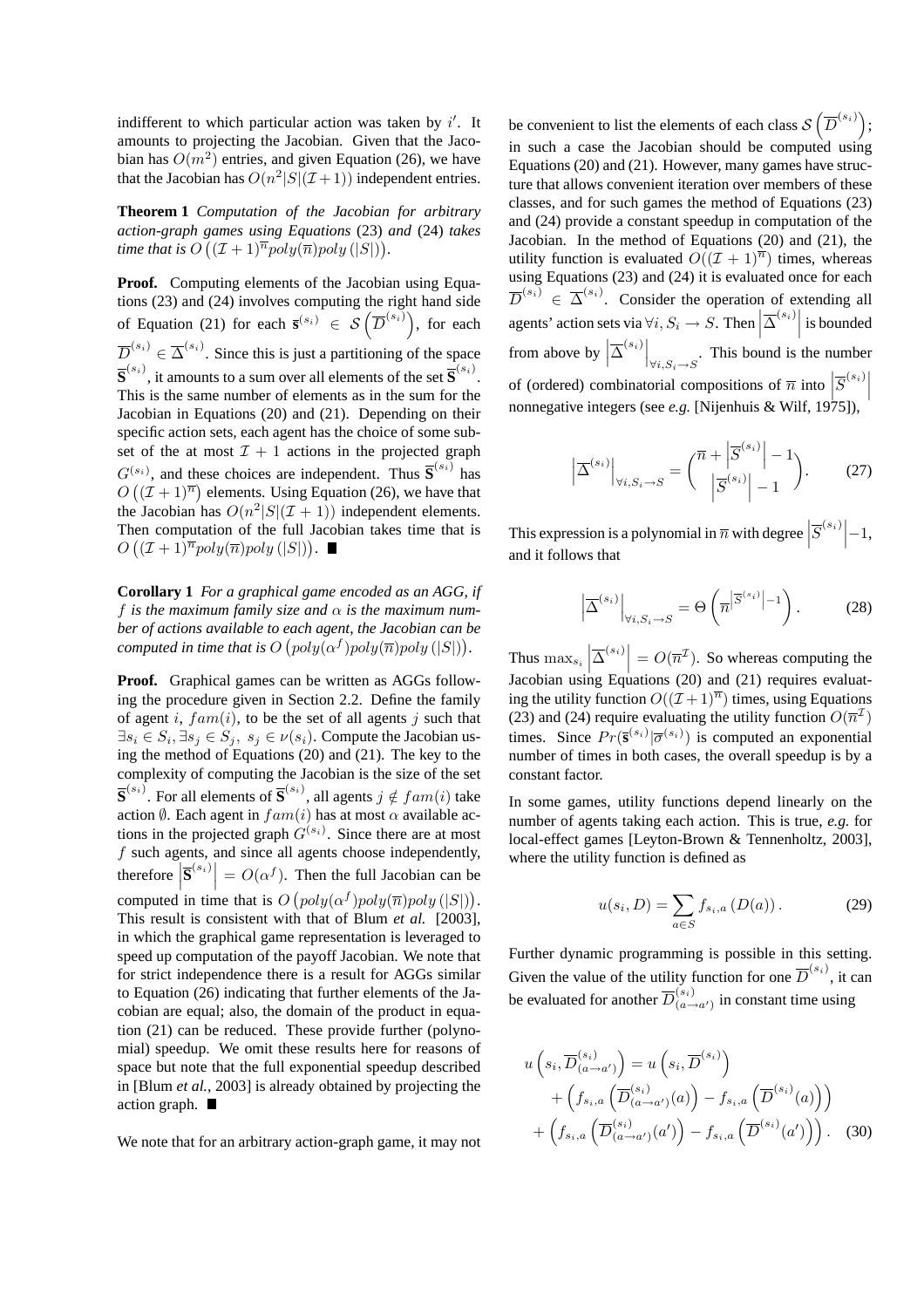Thus the summation in Equation (29) can be evaluated once rather than  $|\overline{\Delta}^{(s_i)}|$  times.

### **3.2 Symmetric equilibria**

Nash proved [1951] that all finite symmetric games have at least one symmetric equilibrium. We seek such an equilibrium here, specializing to the case in which all agents have the same action choices:  $\forall i, \forall j, S_i = S_j = S$ . All agents use the same mixed strategy:  $\sigma_i = \sigma_j \equiv \sigma_*$ . In order to compute a symmetric equilibrium, the continuation method must be seeded with a symmetric equilibrium of the perturbed ( $\lambda = 1$ ) game. This is accomplished by giving all agents the same bonus, so in the perturbed initial equilibrium all agents take the same action. Then since the path-following algorithm is symmetric (*i.e.* the operation of propagation along the path commutes with the permutation of agent identities), the path-following algorithm takes a symmetric perturbed equilibrium to a symmetric equilibrium of the unperturbed game.

Since all agents have the same strategies, each pure action profile is equally likely, so for any  $\bar{\mathbf{s}} \in \mathcal{S}(\overline{D}^{(s_i)})$ 

$$
Pr\left(\overline{D}^{(s_i)}|\sigma_*^{(s_i)}\right) = \left| \mathcal{S}(\overline{D}^{(s_i)}) \right| Pr\left(\overline{\mathbf{s}}^{(s_i)}|\sigma_*^{(s_i)}\right), \quad (31)
$$

where

$$
Pr\left(\bar{\mathbf{s}}^{(s_i)}|\sigma_*^{(s_i)}\right) = \prod_{a \in \overline{S}^{(s_i)}} (\sigma_*^{(s_i)}(a))^{\overline{D}^{(s_i)}(a)}.\tag{32}
$$

The classes vary exponentially in size. Sizes are given by

$$
\left| \mathcal{S} \left( \overline{D}^{(s_i)} \right) \right| = \frac{\overline{n}!}{\prod_{a \in \overline{S}^{(s_i)}} \left( \overline{D}^{(s_i)}(a) \right)!} \tag{33}
$$

which is the multinomial coefficient. The largest classes are those in which agents are distributed as uniformly as possible across the nodes of the projected graph (relative to the unprojected graph, this corresponds to having just as many agents choosing each action in  $\nu(s_i)$  as choose all the other actions combined).

Furthermore, the Jacobian simplifies, since we need no longer consider individual agent identities in  $V$ , so instead of considering  $\nabla V_{s_i,s_{i'}}^{i,i'}(\overline{\sigma})$ , we consider  $\nabla V_{*s,s'}(\sigma_*)$ , which equals  $\nabla V_{s_i,s_{i'}}^{i,i'}(\overline{\sigma})$  for any  $i \neq i'$ . We replace the strategy improvement mapping of Equation (12) with

$$
\sigma'_{*} = R(\sigma_{*} + V_{*}(\sigma_{*})). \tag{34}
$$

We can thus compute the Jacobian as

$$
\nabla V_{*s_i, s_{i'}}(\sigma_*)
$$
\n
$$
= \sum_{\overline{D}^{(s_i)} \in \overline{\Delta}^{(s_i)}} u\left(s_i, \mathcal{D}\left(s_i, s_{i'}, \overline{D}^{(s_i)}\right)\right) \Pr\left(\overline{D}^{(s_i)} | \sigma_*^{(s_i)}\right)
$$
\n(35)

=

where  $Pr(\overline{D}^{(s_i)} | \sigma_*^{(s_i)})$  is given by Eqns (31) and (32). Better still, dynamic programming allows us to avoid reevaluating these equations for every  $\overline{D}^{(s_i)} \in \overline{\Delta}^{(s_i)}$ . Denote the distribution obtained from  $\overline{D}^{(s_i)}$  by decrementing by one the number of agents taking action  $a \in \overline{S}^{(s_i)}$  and incrementing by one the number of agents taking action  $a' \in \overline{S}^{(s_i)}$  as  $\overline{D}^{(s_i)'} \equiv \overline{D}^{(s_i)}_{(a-1)}$  $\binom{3i}{(a\rightarrow a')}$ . Then consider the graph  $H_{\overline{\Delta}^{(s_i)}}$  whose nodes are the elements of the set  $\overline{\Delta}^{(s_i)}$ , and whose directed edges indicate the effect of the operation  $(a \rightarrow a')$ . This graph is a regular triangular lattice inscribed within a  $(|\overline{S}^{(s_i)}| - 1)$ -dimensional simplex. Having computed  $Pr(\overline{D}^{(s_i)} | \sigma_*^{(s_i)})$  for one node of  $H_{\overline{\Delta}^{(s_i)}}$  corresponding to distribution  $\overline{D}^{(s_i)}$ , we can compute the result for an adjacent node in  $O(|\overline{S}^{(s_i)}|)$  time:

$$
Pr\left(\overline{D}_{(a\to a')}^{(s_i)}|\sigma_*^{(s_i)}\right)
$$
  
= 
$$
\frac{\sigma_*^{(s_i)}(a')\overline{D}^{(s_i)}(a)}{\sigma_*^{(s_i)}(a)\left(\overline{D}^{(s_i)}(a')+1\right)}Pr\left(\overline{D}^{(s_i)}|\sigma_*^{(s_i)}\right).
$$
 (36)

 $H_{\overline{\Delta}^{(s_i)}}$  always has a Hamiltonian path [Knuth, unpublished], so having computed  $Pr(\overline{D}^{(s_i)} | \sigma_*^{(s_i)})$  for an initial  $\overline{D}^{(s_i)}$  using Equation (32), the results for all other projected distributions (nodes) can be computed by using Equation (36) at each subsequent step on the path. Generating the Hamiltonian path corresponds to finding a combinatorial Gray code for compositions; an algorithm with constant amortized running time is given by Klingsberg [1982]. To provide some intuition, it is easy to see that a simple, "lawnmower" Hamiltonian path exists for any lower-dimensional projection of  $H_{\overline{\Delta}^{(s_i)}}$ , with the only state required to compute the next node in the path being a direction value for each dimension.

**Theorem 2** *Computation of the Jacobian for symmetric action-graph games using Equations* (35)*,* (31)*,* (32) *and* (36) *takes time that is*  $O(poly(\overline{n}^{\mathcal{I}})poly(|S|)).$ 

**Proof.** Recall from Equation (28) that when all agents have the same action choices,

$$
\left| \overline{\Delta}^{(s_i)} \right| = \Theta \left( \overline{n}^{\left| \overline{S}^{(s_i)} \right| - 1} \right). \tag{37}
$$